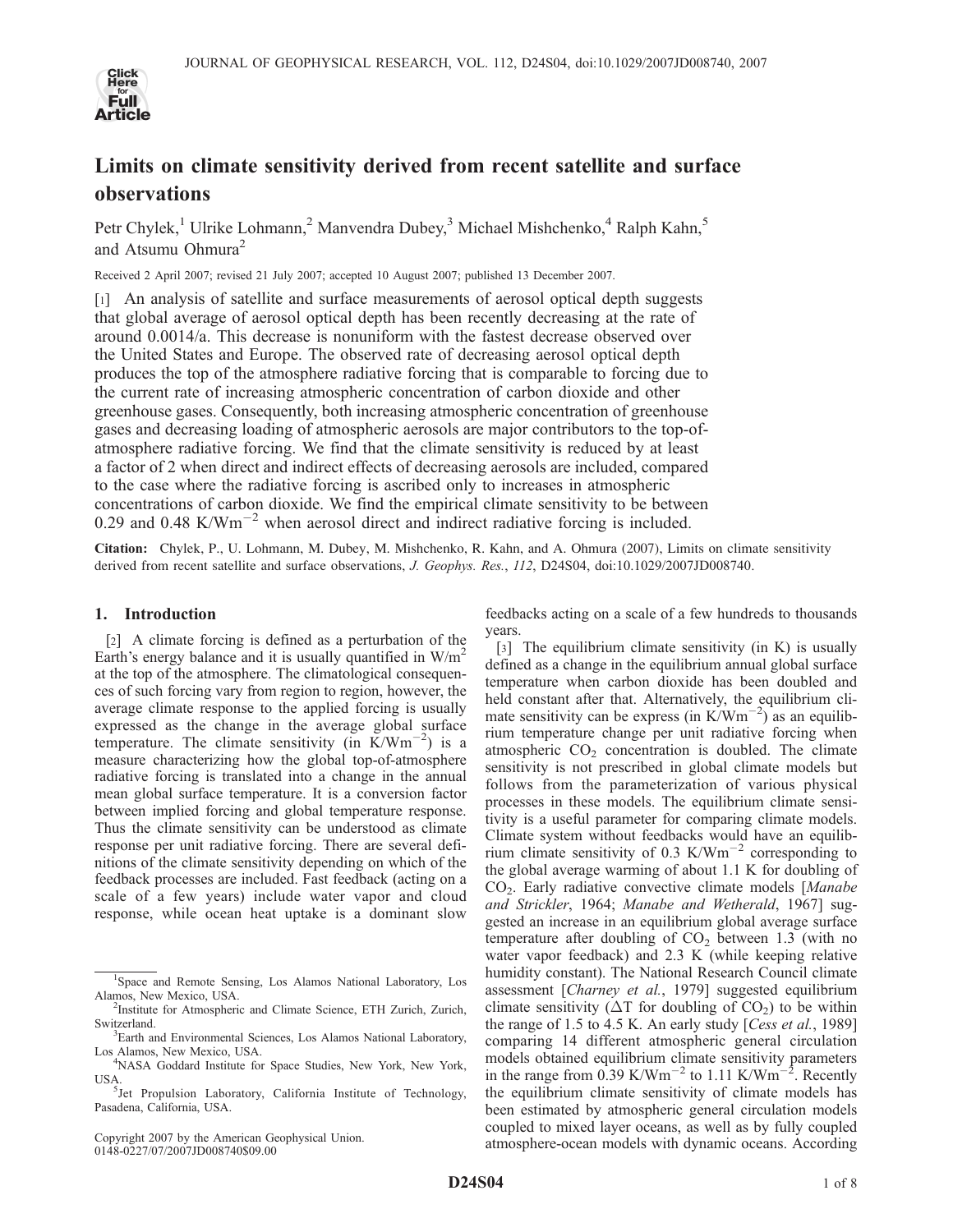to Intergovernmental Panel on Climate Change (IPCC) [2007], the likely range of global equilibrium temperature increase for doubling of  $CO<sub>2</sub>$  is between 2.0 and 4.5K, with values below 1.5K considered very unlikely. Since the doubling of  $CO<sub>2</sub>$  causes direct radiative forcing of about 3.7 W/m<sup>2</sup> [IPCC, 2007], the range of 2.0 to 4.5K for doubling of  $CO<sub>2</sub>$  corresponds to climate sensitivity between 0.54 and 1.22  $\text{K}/\text{Wm}^{-2}$ . However, some experiments with cloud resolving models embedded within GCMs [Miura et al., 2005; Wyant et al., 2006] suggested lower climate sensitivity with values of 0.44 and  $0.41 \text{ K/Wm}^{-2}$ , respectively. Unfortunately, the equilibrium climate sensitivity cannot be obtained directly from observations, since the Earth's climate system is always in the process of change, never reaching equilibrium.

[4] To eliminate the necessity to run the models up to equilibrium, an alternative in the form of a transient climate response has been introduced [IPCC, 2007]. The transient climate response is defined as the global mean temperature change which occurs at the time of carbon dioxide doubling when the  $CO<sub>2</sub>$  concentration is increased by 1% each year until the doubling is reached. The transient climate response is generally lower than equilibrium climate sensitivity, since the long time component of the climate response to considered forcing has not been yet fully realized.

[5] In this paper we derive empirical climate sensitivity  $(in K/Wm^{-2})$  from the current climate observations. We allow for slow feedbacks [Kim et al., 1992] using model estimates of the ocean heat uptake [Raper et al., 2002]. We use the term empirical climate sensitivity to indicate that the climate sensitivity considered in this paper is based on empirical observations and that is not necessarily equal to equilibrium climate sensitivity deduced from climate models.

[6] Increasing atmospheric  $CO<sub>2</sub>$  causes a positive radiative forcing, leading to a warmer climate and a higher annual mean surface temperature. A part of the  $CO<sub>2</sub>$  induced warming since the beginning of industrialization has been compensated by a simultaneous cooling effect of aerosols, particularly sulfate from power plants. A potential overestimation of carbon dioxide warming in climate models can be compensated by a similar overestimate of aerosol cooling, still allowing good agreement with the observed global temperature change. Consequently, during the period of simultaneously increasing  $CO<sub>2</sub>$  and increasing atmospheric aerosol loading, there are fewer constraints imposed on estimates of climate sensitivity due to  $CO<sub>2</sub>$  and aerosol compensating effect.

[7] However, the situation has become quite different in recent years, when the global average aerosol optical depth, as indicated by satellite and ground-based instruments, has been decreasing. A decreasing aerosol optical depth is now causing a warming in a similar way as increasing carbon dioxide does. In this case an overestimate of the climate sensitivity would lead to a disagreement with the observed temperature rise. Additional simplifications are the lack of volcanic aerosols (the last significant volcanic eruption Mount Pinatubo occurred in 1991), stable atmospheric  $CH<sub>4</sub>$  concentration [IPCC, 2007], and relatively small changes in solar radiative output [Fröhlich and Lean, 2004]. This leaves the increasing concentration of carbon

dioxide and the decreasing trend of atmospheric aerosol loading as major drivers for the recent global warming scenario.

## 2. Climate Sensitivity

[8] We start with the energy balance equation

$$
\frac{d}{dt}(\Delta Q) = \Delta F - \frac{1}{\lambda} \Delta T \tag{1}
$$

where  $\Delta$ O is the change in heat content of the climate system,  $\Delta F$  is the radiative forcing at the top of the atmosphere,  $\Delta T$  is the change in the annual global mean surface temperature, and  $\lambda$  is a climate sensitivity. For a system in equilibrium,  $d(\Delta Q)/dt = 0$  and  $\lambda$  becomes the equilibrium climate sensitivity  $\lambda_{eq}$ , given by

$$
\lambda_{eq} = \frac{\Delta T_{eq}}{\Delta F} \tag{2}
$$

where  $\Delta T_{eq}$  is the temperature difference between two equilibrium states.

[9] Since the heat storage of the climate system is dominated by the ocean, the  $d(\Delta Q)/dt$  term in equation (1) can be approximated by the heat flux into the ocean. With this approximation the energy balance becomes

$$
\Delta H = \Delta F - \frac{1}{\lambda} \Delta T \tag{3}
$$

where  $\Delta H$  is the change of the heat flux into the ocean. There is a considerable uncertainty in the ocean heat content changes during the past few decades [Gouretski and Koltermann, 2007] (because of limited geographical data available, short time series, and change of instrumentation). Following *Raper et al.* [2002], we assume that the ocean heat input term can be written in the form

$$
\Delta H = \kappa \Delta T \tag{4}
$$

with the value of the ocean heat uptake efficiency from zero to 1.4  $\text{Wm}^{-2}$  in the range K. From equations (3) and (4) we obtain the climate sensitivity [Knutti et al., 2002; Hegerl et al., 2006; Forster and Gregory, 2006]

$$
\lambda = \frac{\Delta T}{\Delta F - \kappa \Delta T} \tag{5}
$$

In the following we estimate the climate sensitivity from the current changes of the radiative forcing,  $\Delta F$ , different values for the ocean heat uptake efficiency and the current rate of the annual global mean surface temperature change,  $\Delta T$ . We use term empirical climate sensitivity for sensitivity,  $\lambda$ , defined in the above-described way.

### 3. Radiative Forcing Due to Carbon Dioxide

[10] Radiative forcing due to increasing carbon dioxide can be estimated using a semiempirical formula [Myhre et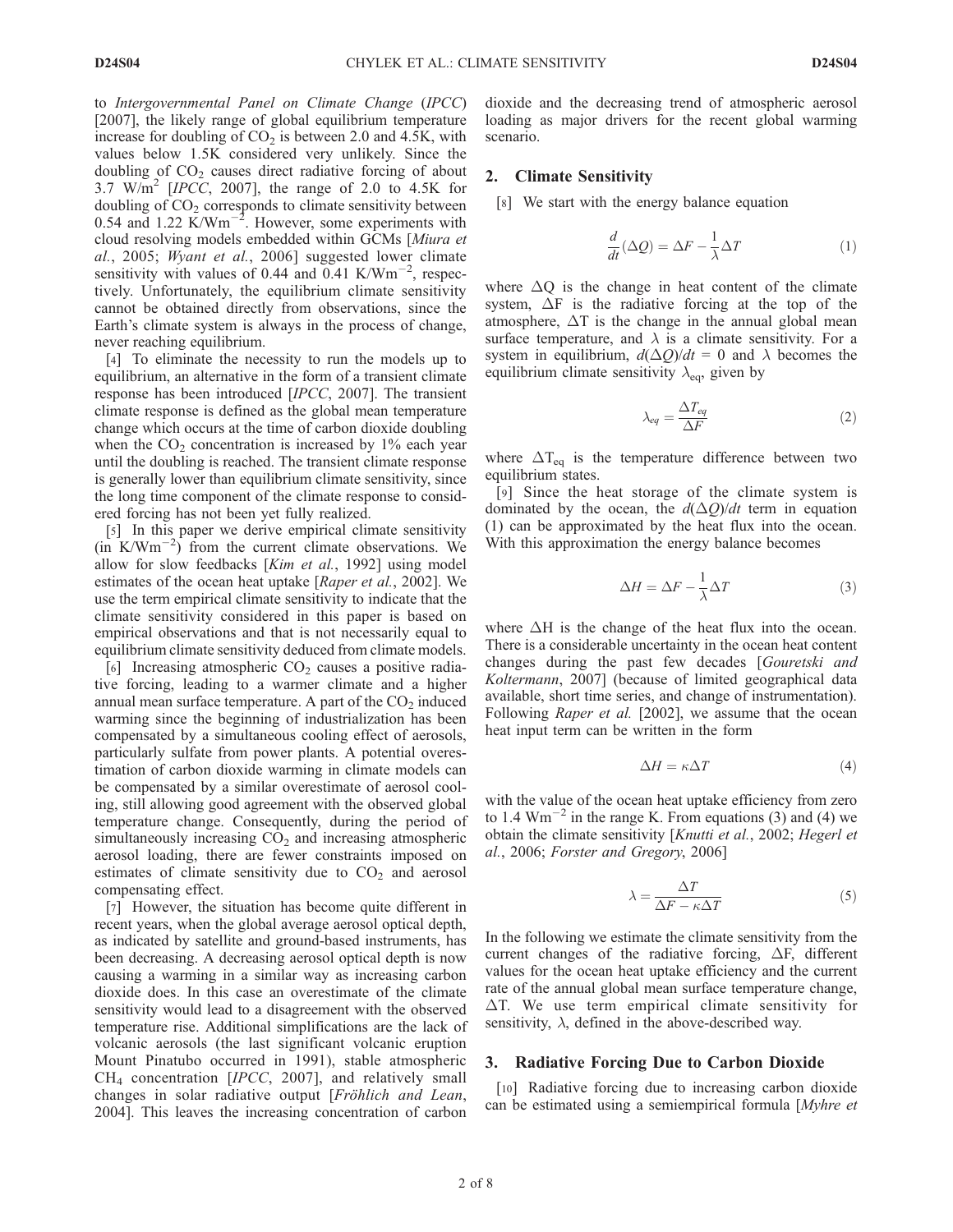

Figure 1. (top) A decreasing AOD trend over the USA (thick black line) and increasing trend over South America (gray line) from the MISR AOD data. (bottom) A decreasing AOD trend over the Northern Hemisphere (black thick line) and effectively no change over the Southern Hemisphere (gray line) suggested by the MISR data.

al., 1998] that approximates fairly accurately the detailed radiative transfer calculation

$$
\Delta F = 5.35 \ln(C/C_0) \text{W/m}^2 \tag{6}
$$

where C and  $C<sub>o</sub>$  are the current and the reference carbon dioxide concentrations. The average annual increase of the  $CO<sub>2</sub>$  concentration within the 1960–2005 time span has been around 1.4 ppmv. The rate of increase has recently accelerated, and during the past decade the annual average increase has been about 1.9 ppmv [IPCC, 2007]. Taking the reference concentration,  $C_{\alpha}$ , to be around 375 ppmv and an average recent annual increase of 1.9 ppmv, we obtain for the carbon dioxide induced top-of-atmosphere of radiative forcing rate:

$$
\left(\frac{\Delta F}{\Delta t}\right)_{\text{CO}_2} = 5.35 \ln(376.9/375) = 0.027 \text{ Wm}^{-2}/\text{yr} \tag{7}
$$

This yields a forcing for the past decade of  $(\Delta F)_{\text{CO2}}$  =  $0.27$  Wm<sup> $-$ </sup> .

[11] Over the past 2 decades the methane growth rate in the atmosphere have decreased and the methane concentration has been stable over at least the past 10 a [IPCC, 2007]. Consequently, for the past decade, the  $CO<sub>2</sub>$  radiative forcing represents almost all greenhouse gas forcing.

[12] The annual rate of mean surface temperature increase over the past decade has been observed to be [IPCC, 2007]

$$
\frac{\Delta T}{\Delta t} = 0.018 \text{ K/yr} \tag{8}
$$

that is  $\Delta T = 0.18$  K for the past decade. Taking an average value of the ocean heat uptake efficiency [Raper et al., 2002] of  $\kappa = 0.7 \text{ Wm}^{-2}/\text{K}$ , and hypothetically assuming that all the warming observed during the past decade has been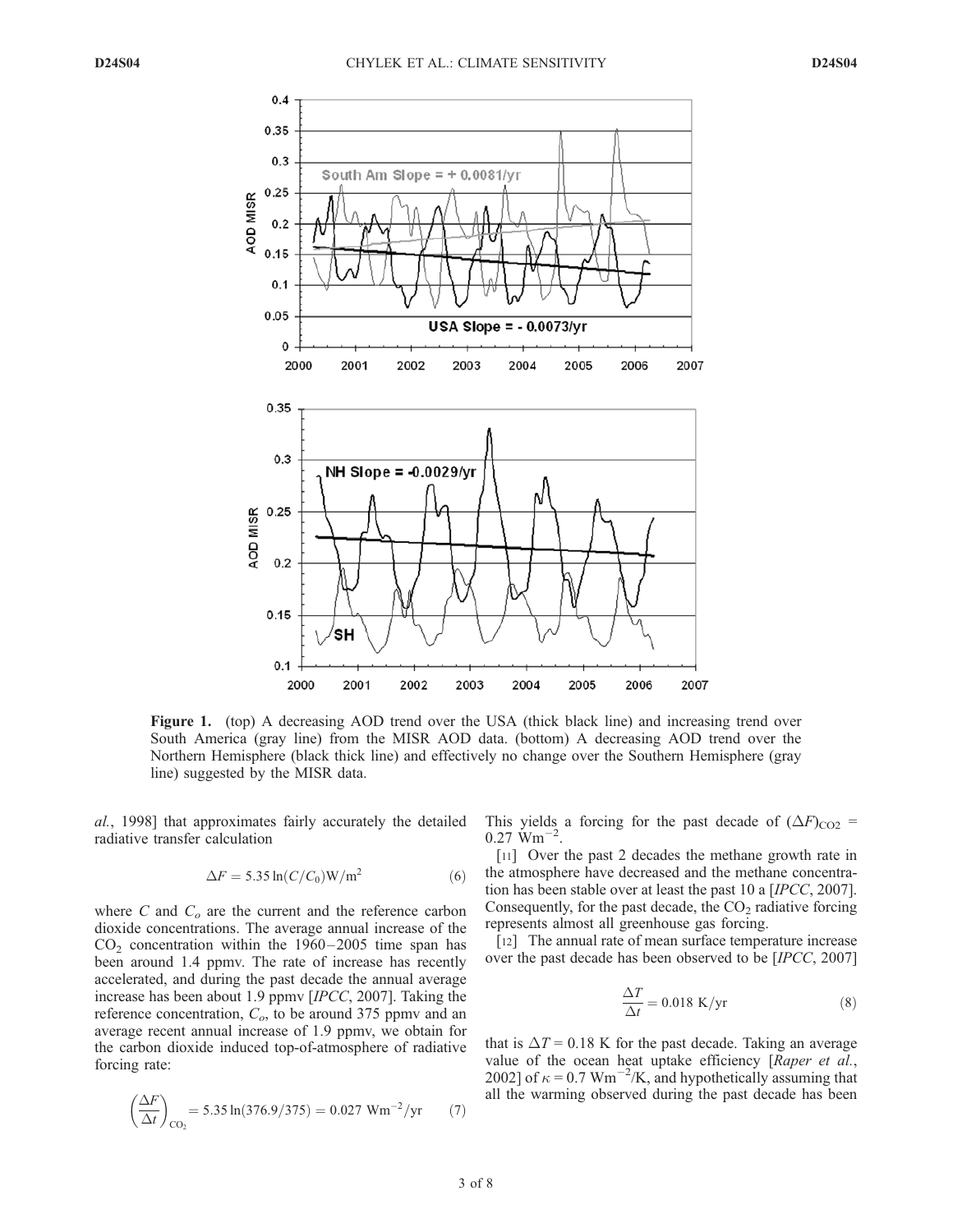

Figure 2. (top) The AVHRR data since 1985 suggests a declining global average of the AOD at the rate of 0.0015/a, while (bottom) the MISR data, available since early 2000, show a declining trend of  $-0.0014/a$ . To eliminate the Mt. Pinatubo effect on the AVHRR data, we have calculated an average AOD for years 1985–1990 and 2000–2005 (squares) and interpolated a linear trend through these two points. The AVHRR data are for AOD over the ocean, while the MISR data are for combined ocean and land.

due to  $CO<sub>2</sub>$  increase (neglecting effect of aerosols), we obtain from equation (5) the empirical climate sensitivity

$$
\lambda = 1.25 \text{ K} / \text{Wm}^2 \tag{9}
$$

#### 4. Aerosol Optical Depth

[13] The global average aerosol optical depth (AOD) has been found to be decreasing during the past decade [Mishchenko et al., 2007; Mishchenko and Geogdzhayev, 2007], probably because of efforts to clean the atmosphere of sulfate aerosols in North America and Europe. The observed decrease is consistent with reduction in anthropogenic emissions of  $SO<sub>2</sub>$  across North America and Europe [Holland et al., 1998; Stern, 2006; Manktelow et al., 2007]. Because of the short aerosol atmospheric lifetime, the decrease is not expected to be uniform over the globe.

[14] A significant decrease of aerosol optical depth is found (Figure 1) over the USA, whereas an increase has been documented over South America. The Northern Hemisphere data as a whole suggest a decreasing aerosol trend, whereas the Southern Hemisphere does not show any change in AOD during the  $2000-2006$  time span. The NASA Earth Observing System's Multiangle Imaging SptecroRadiometer (MISR) provides validated midvisible AOD globally over land and water [e.g., Kahn et al., 2005], but only since the year 2000, and with processing that is undergoing further refinement. However, the 25-a AVHRR AOD record was recently analyzed, and after elimination of Mt. Pinatubo aerosol peak, a statistically significant decreasing trend has been established [Mishchenko et al., 2007]. We note that the rate of the MISR global AOD decrease of  $-0.0014/a$  (since 2000) is essentially identical to the rate of  $-0.0015/a$  suggested by the AVHRR data (Figure 2).

[15] An additional confirmation of the AOD decreasing tendency during the past decades comes from the reversal of "solar dimming" to "solar brightening" [Alpert et al.,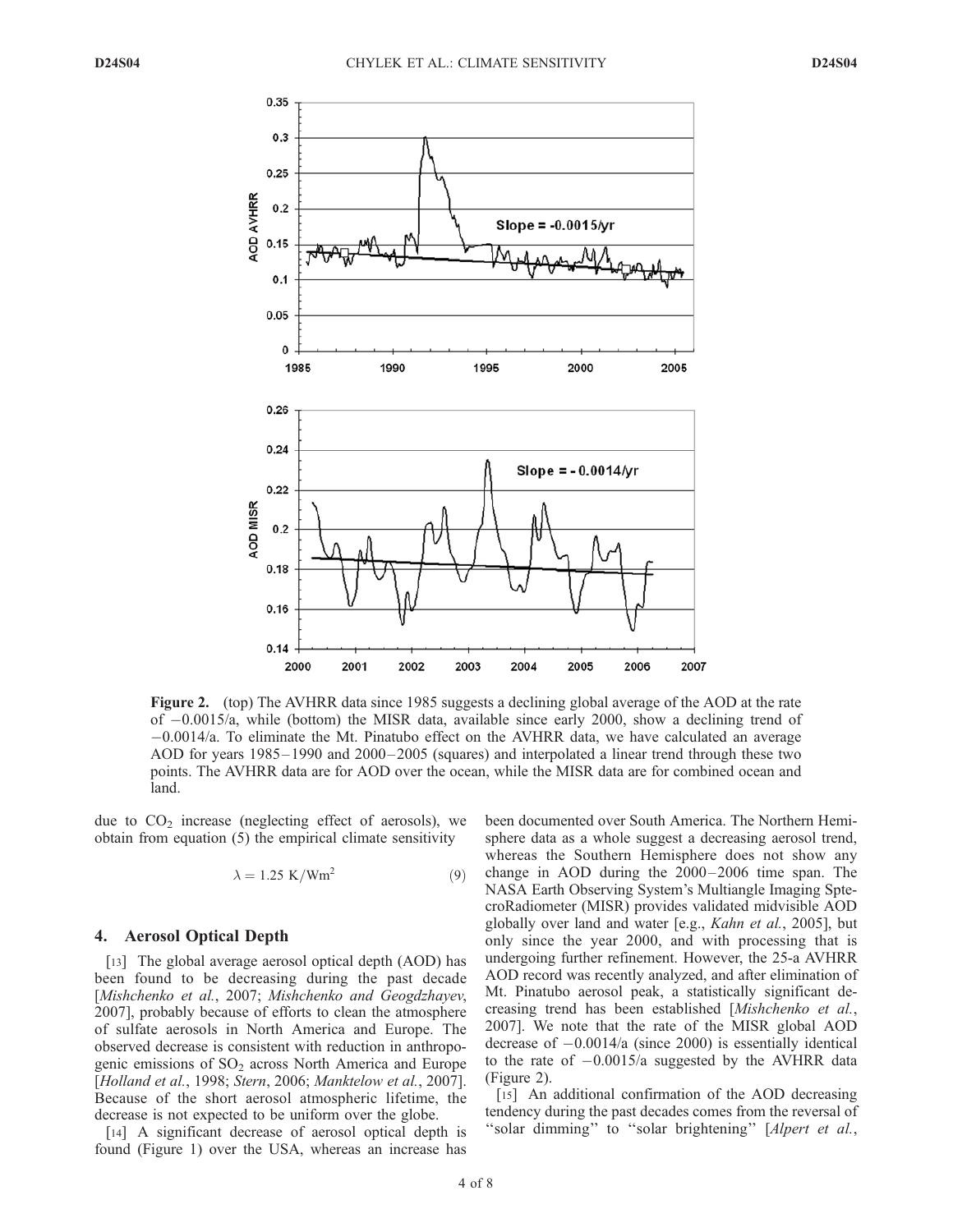



Figure 3. Aerosol optical depth (at the wavelength of 500 nm) measurements at the Summit of the Greenland ice sheet. (top) The AOD from March to October 2001. The thick black part of the curve (20 June to 20 July) is a section of the year that we use to estimate the background aerosol optical depth. The upper broken line indicates months from March till October. (bottom) Decreasing background aerosol optical depth during the 2001 – 2005 period defined as an average of observations within 20 June to 20 July with  $AOD < 0.03$ .

2005; Streets et al., 2006; Wild et al., 2007] and from the surface background AOD measurements. In situ pyrheliometer measurements of background AOD at Point Barrow, Alaska, and Sun photometer measurements from Ny Alesund, Spitsbergen [*Tomasi et al.*, 2007] suggest a decreasing background AOD at the rate of 1.5%/a at Point Barrow (data available for 1977– 2002 time period) and at the rate of 2.2%/a at Ny Alesund (data available for 1991 –2006). Similarly, the AOD of background aerosols at the Summit of the Greenland ice sheet (Figure 3) suggests a decreasing trend of the background aerosol optical depth. Several independent measurements suggest a decreasing AOD during at least the past decade. Consequently the decreasing AOD is a factor that should be included in the evaluation of the anthropogenic influences on climate. For our further consideration, on the basis of the AVHRR and MISR satellite records, we take

$$
\Delta \tau / \Delta t = -0.0014 / a \tag{10}
$$

as an approximate rate of decrease of global aerosol optical depth during the past decade.

[16] While it is possible that some of the downward trend in AOD is from climate feedbacks (increase of precipitation or reduction of winds), the fact that the strongest decrease is observed over North America and western Europe suggests that the trend is dominated by a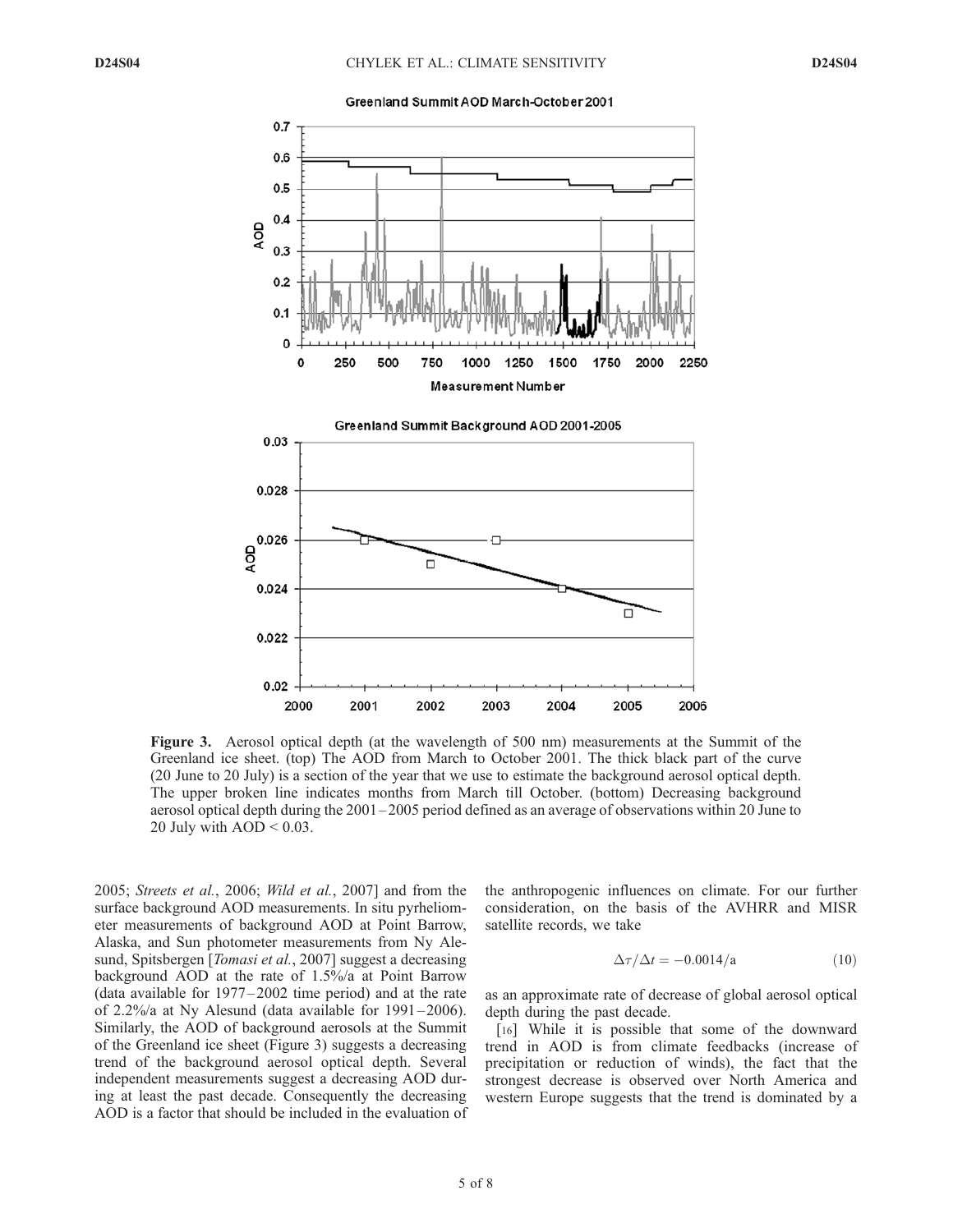Table 1. List of Parameters Used in Estimate of Empirical Effective Climate Sensitivity

| Parameter                                    | Rate of Change                    | Source                                                                                  |
|----------------------------------------------|-----------------------------------|-----------------------------------------------------------------------------------------|
| Carbon dioxide<br>rate of change             | $1.9$ ppm $v/a$                   | <b>IPCC</b> [2007]                                                                      |
| Aerosol optical depth<br>rate of change      | 0.0014/a                          | AVHRR [Mishchenko et al., 2007], MISR (this<br>paper), ground measurements (this paper) |
| Surface temperature<br>rate of change        | 0.018/a                           | $\textit{IPCC}$ [2007]                                                                  |
| Efficiency of ocean<br>heat uptake, $\kappa$ | 1.4, 0.90, 0.70, 0.50 $Wm^{-2}/K$ | Raper et al. [2002]                                                                     |

reduction in anthropogenic emissions which can be considered an external climate forcing.

#### 5. Aerosol Radiative Forcing

[17] The effect of atmospheric aerosols on climate is usually divided into direct and indirect aerosol effect. The direct effect [Chylek and Coakley, 1974; Schulz et al., 2006] consists of absorption and scattering of radiation by aerosol particles. The indirect effect [Lohmann and Lesins, 2002; Lohmann and Feichter, 2005] includes aerosol modification of cloud radiative properties (cloud albedo effect) and cloud life cycle (cloud lifetime effect).

[18] Nonabsorbing aerosols always produce a cooling whereas absorbing aerosols can cause either cooling or warming, depending on aerosol properties (refractive index, size and shape) and on the properties of the underlying surface [Chylek and Coakley, 1974; Chylek and Wong, 1995]. The radiative forcing due to the direct aerosol effect can be estimated using the global average aerosol optical depth, single scattering albedo and an asymmetry parameter. The rate of aerosol optical depth decrease can be translated into a rate of the top-of-atmosphere radiative forcing using an approximation valid for a thin aerosol layer [Chylek and Wong, 1995]

$$
\frac{\Delta F}{\Delta t} = -\frac{S_0}{4}T^2(1-N)\frac{\Delta \tau}{\Delta t} \left[ (1-a)^2(1-g)\omega - 4a(1-\omega) \right]
$$
\n(11)

where  $S<sub>o</sub>$  is the solar constant, T is the average atmospheric transmission for solar radiation, N is the average cloudiness,  $a$  is the surface albedo,  $g$  is the asymmetry parameter of the aerosol size distribution and  $\omega$  is the average aerosol single scattering albedo. We calculate the rate of radiative forcing change separately for oceans and for land. Taking typical values for  $S_o = 1368 \text{ W/m}^2$ ,  $T = 0.8$ ,  $\omega = 0.98$ ,  $g = 0.75$ [d'Almeida et al., 1991],  $N = 0.77$  over oceans and  $N = 0.52$ over land,  $a = 0.06$  over oceans and  $a = 0.22$  over land [Penner et al., 1992], and accepting the above deduced value  $\Delta \tau / \Delta t = -0.0014/a$  for both ocean and land we obtain the rate of a direct global aerosol radiative forcing

$$
\left(\frac{\Delta F}{\Delta t}\right)_{\text{DIRECT}} = 0.018 \text{ Wm}^{-2}/\text{yr}
$$
 (12)

The aerosol indirect effect (sum of cloud albedo and cloud lifetime effect) is not yet well understood, but it has been estimated to be approximately as large as the direct aerosol forcing and possibly up to twice the direct aerosol forcing [Rotstayn and Penner, 2001; IPCC, 2007]. For our estimate we assume that the indirect effect is approximately equal to the direct effect. Thus we have

$$
\left(\frac{\Delta F}{\Delta t}\right)_{\text{INDIRECT}} = 0.018 \text{ Wm}^{-2}/\text{yr}
$$
 (13)

With the current trend of decreasing aerosol optical depth the aerosol direct and indirect forcing is positive and thus contributes to the global climate warming.

[19] We obtain the combined effect of the dominating forcing agents assuming that the forcings and responses are additive. This may not be exactly correct [Hansen et al., 2006; Lohmann and Feichter, 2005] but is a necessary simplification when trying to empirically determine the climate sensitivity. Thus the combined contribution of carbon dioxide and aerosols leads to the rate of the topof-atmosphere radiative forcing:

$$
\left(\frac{\Delta F}{\Delta t}\right)_{\text{DIRECT} + \text{INDIRECT} + \text{CO}_2} = 0.063 \text{ Wm}^{-2}/\text{yr} \qquad (14)
$$

#### 6. Empirical Climate Sensitivity

[ $20$ ] Using equations (14), (9), and (5), the range of the ocean uptake efficiency, from Table 2, and both the radiative forcing of increasing concentration of  $CO<sub>2</sub>$  and reduced AOD, the empirical climate sensitivity is

$$
\lambda = 0.29 \text{ to } 0.48 \pm 0.12 \text{ K}/\text{Wm}^{-2} \tag{15}
$$

where  $\pm 0.12$  K/Wm<sup>-2</sup> represents our estimate of uncertainty due to approximations used and due to uncertainty in selected parameters (Table 1). If the aerosol indirect effect is neglected the climate sensitivity increases to  $0.56$  K/Wm<sup>-</sup> . Table 2 provides a summary of empirical climate sensitivity obtained under different assumptions concerning the radiative forcing and ocean heat flux. The deduced climate sensitivity is lower than suggestions of most climate models, however, it is in the same range as the climate sensitivity obtained with cloud resolving models embedded in global climate models [Miura et al., 2005; Wyant et al., 2006], and it is considerably higher than the climate sensitivity derived from the ocean heat capacity and climate time lag response [Schwartz, 2007].

### 7. Summary and Discussion

[21] We have deduced empirical climate sensitivity using the currently observed rates of change of global surface temperature, carbon dioxide atmospheric concentration and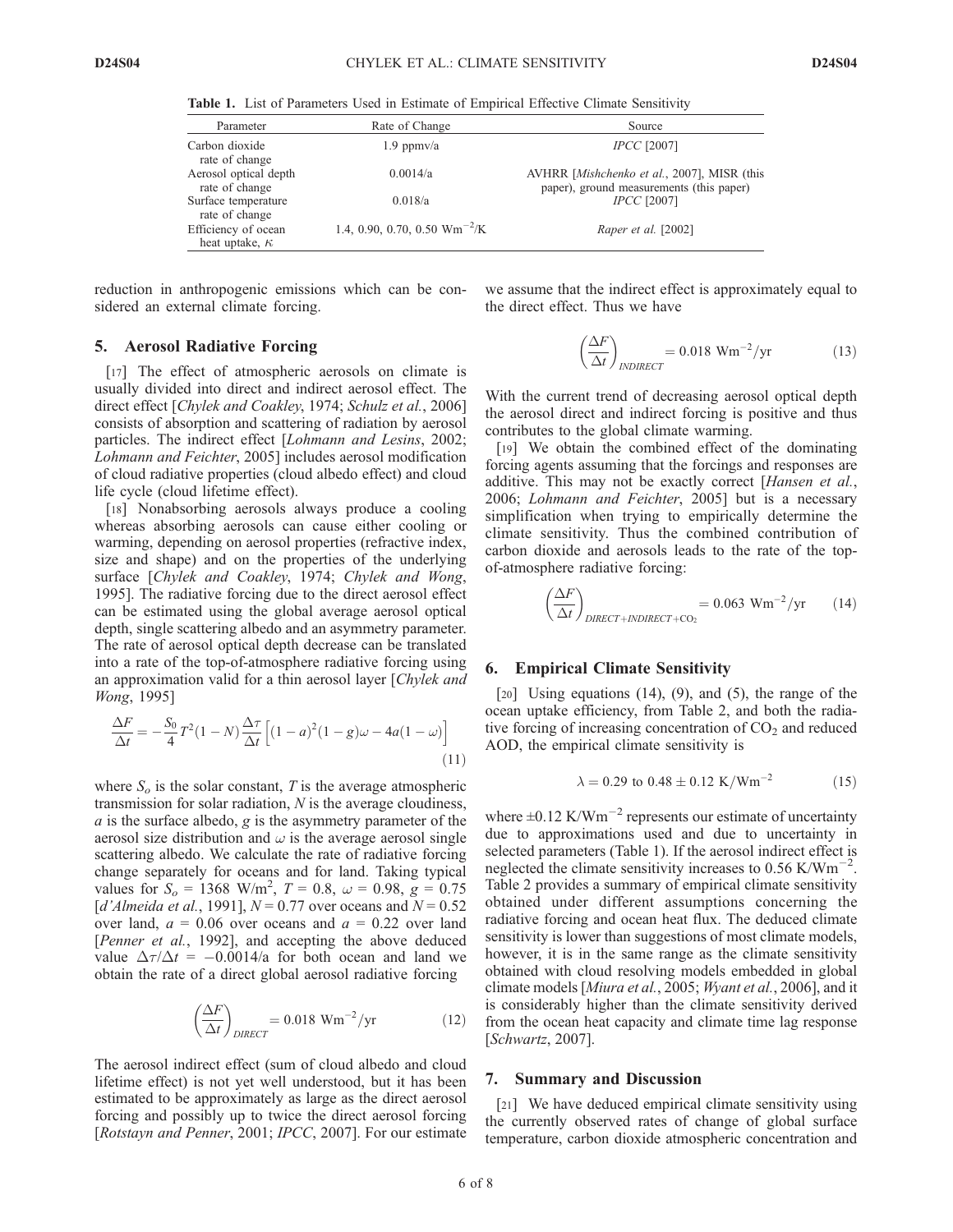|                                          | Carbon Dioxide Only                 | $CO2 + Direct$ Aerosol Effect       | $CO2 + Direct + Indirect$ Aerosol Effect     |
|------------------------------------------|-------------------------------------|-------------------------------------|----------------------------------------------|
| $\Delta F$ per decade                    | $+0.27$ Wm <sup>-2</sup>            | $+0.45$ Wm <sup>-2</sup>            | $+0.63$ Wm <sup>-2</sup>                     |
| $\kappa = 1.40 \text{ Wm}^{-2}/\text{K}$ | $\lambda = 10$ K/Wm <sup>-2</sup>   | $\lambda = 0.91 \text{ K/Wm}^{-2}$  | $\lambda = 0.48 \pm 0.12$ K/Wm <sup>-2</sup> |
| $\kappa = 0.90$ Wm <sup>-2</sup> /K      | $\lambda = 1.67$ K/Wm <sup>-2</sup> | $\lambda = 0.62$ K/Wm <sup>-2</sup> | $\lambda = 0.38 \pm 0.12 \text{ K/Wm}^{-2}$  |
| $\kappa = 0.70 \text{ Wm}^{-2}\text{/K}$ | $\lambda = 1.25$ K/Wm <sup>-2</sup> | $\lambda = 0.56$ K/Wm <sup>-2</sup> | $\lambda = 0.36 \pm 0.12 \text{ K/Wm}^{-2}$  |
| $\kappa = 0.50 \text{ Wm}^{-2}/\text{K}$ | $\lambda = 1.00 \text{ K/Wm}^{-2}$  | $\lambda = 0.50 \text{ K/Wm}^{-2}$  | $\lambda = 0.33 \pm 0.12 \text{ K/Wm}^{-2}$  |
| $\Delta H = 0$                           | $\lambda = 0.67$ K/Wm <sup>-2</sup> | $\lambda = 0.40 \text{ K/Wm}^{-2}$  | $\lambda = 0.29 \pm 0.12 \text{ K/Wm}^{-2}$  |

Table 2. Empirical Climate Sensitivity,  $\lambda$ , Obtained Under Different Assumptions of Radiative Forcing,  $\Delta F$ , and Ocean Heat Flux,  $\Delta H = \kappa \Delta T$ 

aerosol optical depth. We have allowed for slow feedbacks by using model-based values for ocean heat uptake. Considering a hypothetical case that all the current radiative forcing is due to increasing carbon dioxide (at the rate of 1.9 ppmv/a) the estimated empirical climate sensitivity is between 0.67 and 10 K/Wm<sup>-2</sup> (Table 2) depending on the heat flux into the ocean. Considering satellite and ground observations of aerosol optical depth changes, we have used a decreasing AOD rate of 0.0014/a. When both the carbon dioxide and aerosol forcing (direct and indirect) are included the deduced climate sensitivity is reduced to a value between 0.29 and 0.48 K/Wm<sup>-2</sup> depending on the ocean heat uptake. Thus neglecting the radiative forcing due to decreasing aerosol optical depth leads to an overestimate of the empirical climate sensitivity by at least a factor of 2. It will be important to include currently decreasing aerosol optical depth in future three-dimensional climate simulations to explore the regionspecific climate effects of AOD trends.

[22] **Acknowledgments.** We are grateful to all three reviewers for their comments and suggestions that lead to a substantial improvement of the manuscript. The reported research was partially supported by Los Alamos National Laboratory's Directed Research and Development Project entitled ''Resolving the Aerosol-Climate-Water Puzzle (20050014DR)''. We thank Gerald North, Reto Knutti, and Glen Lesins for helpful discussions and Igor Geogdzhayev for contributing AVHRR AOD data. The AVHRR AOD data have been produced in the framework of the NASA/ GEWEX Global Aerosol Climatology Project (GACP) funded by the NASA Radiation Sciences Program under Donald Anderson and Hal Maring. The work of R. Kahn is supported in part by NASA's Climate and Radiation Research and Analysis Program under H. Maring, NASA's Atmospheric Composition Program under P. DeCola, and the EOS-MISR instrument project; it is performed at the Jet Propulsion Laboratory, California Institute of Technology, under contract with NASA.

#### References

- Alpert, P., P. Kishcha, Y. J. Kaufman, and R. Schwarzbard (2005), Global dimming or local dimming?: Effect of urbanization on sunlight availability, Geophys. Res. Lett., 32, L17802, doi:10.1029/2005GL023320.
- Cess, R. D., et al. (1989), Interpretation of cloud-climate feedback as produced by 14 atmospheric general circulation models, Science, 245, 513-516.
- Charney, J. G., et al. (1979), Carbon Dioxide and Climate: A Scientific Assessment, Natl. Acad. of Sci., Washington, D. C.
- Chylek, P., and J. Coakley (1974), Aerosols and climate, Science, 183, 75 77.
- Chylek, P., and J. Wong (1995), Effect of absorbing aerosols on global radiation budget, Geophys. Res. Lett., 22, 929 – 931.
- d'Almeida, G., P. Koepke, and E. Shettle (1991), Atmospheric Aerosols: Global Climatology and Radiative Characteristics, A. Deepak, Hampton, Va.
- Forster, P., and J. M. Gregory (2006), The climate sensitivity and its components diagnosed from Earth radiation budget data, J. Clim., 19, 39 – 52.

Fröhlich, C., and J. Lean (2004), Solar radiative output and its variability: Evidence and mechanisms, Astron. Astrophys. Rev., 12, 273 – 320.

Gouretski, V., and K. P. Koltermann (2007), How much is the ocean really warming?, Geophys. Res. Lett., 34, L01610, doi:10.1029/ 2006GL027834.

- Hansen, J., M. Sato, R. Ruedy, K. Lo, D. Lea, and M. Medina-Elizade (2006), Global temperature change, Proc. Natl. Acad. Sci., 103, 14,288 – 14,293.
- Hegerl, G. C., T. J. Crowley, W. T. Hyde, and D. J. Frame (2006), Climate sensitivity constrained by temperature reconsructions over the past seven centuries, Nature, 440, 1029-1032.
- Holland, D., P. Principle, and J. Sickles (1998), Trends in atmospheric sulfur and nitrogen species in the eastern United States for 1989–1995, Atmos. Environ., 33, 37 – 39.
- Intergovernmental Panel on Climate Change (IPCC) (2007), Climate Change 2007: The Physical Science Basis, edited by S. Solomon, Cambridge Univ. Press, Cambridge, U. K.
- Kahn, R., et al. (2005), MISR calibration and implications for low-lightlevel aerosol retrieval over dark water, J. Atmos. Sci., 62, 1032-1052.
- Kim, K.-Y., G. North, and J. Huang (1992), On the transient response of a simple coupled climate system,  $\bar{J}$ . Geophys. Res., 97, 10,069 – 10,081.
- Knutti, R., T. F. Stocker, F. Joos, and G. K. Plattner (2002), Constraints on radiative forcing and future climate change from observations and climate model ensembles, Nature, 416, 719-723.
- Lohmann, U., and J. Feichter (2005), Global indirect aerosol effects: a review, Atmos. Chem. Phys., 5, 715 – 737.
- Lohmann, U., and G. Lesins (2002), Stronger constraints on the anthropogenic indirect aerosol effect, Science, 298, 1012-1015.
- Manabe, S., and R. Strickler (1964), Thermal equilibrium of the atmosphere with a convective adjustment, *J. Atmos. Sci.*, 21, 361-385.
- Manabe, S., and R. Wetherald (1967), Thermal equilibrium of the atmosphere with a given distribution of relative humidity, *J. Atmos. Sci.*, 24,  $241 - 259$
- Manktelow, P., G. Mann, K. Carslaw, D. Spracklen, and M. Chipperfield (2007), Regional and global trends in sulfate aerosol since the 1980s, Geophys. Res. Lett., 34, L14803, doi:10.1029/2006GL028668.
- Mishchenko, M., and I. Geogdzhayev (2007), Satellite remote sensing reveals regional tropospheric aerosol trends, Opt. Express, 15, 7423-7438.
- Mishchenko, M., et al. (2007), Long-term satellite record reveals likely recent aerosol trend, Science, 315, 1543, doi:10.1126/science.1136709.
- Miura, H., H. Tomita, T. Nasuno, S. Iga, M. Satoh, and T. Matsuno (2005), A climate sensitivity test using a global cloud resolving model under an aqua planet condition, Geophys. Res. Lett., 32, L19717, doi:10.1029/ 2005GL023672.
- Myhre, G., J. Highwood, K. Shine, and F. Stordal (1998), New estimates of radiative forcing due to well mixed greenhouse gases, Geophys. Res. Lett., 25, 2715-2718.
- Penner, J., R. Dickinson, and C. O'Neill (1992), Effects of aerosol from biomass burning on the global radiation budget, Science, 256, 1432-1434.
- Raper, S., J. M. Gregory, and R. J. Stouffer (2002), The role of climate sensitivity and ocean heat uptake on AOGCM transient temperature response,  $\dot{J}$ . Clim., 15, 124–130.
- Rotstayn, L. D., and J. E. Penner (2001), Indirect aerosol forcing, quasi forcing and climate response, J. Clim.,  $14$ , 2960–2975.
- Schulz, M., et al. (2006), Radiative forcing by aerosols as derived from the AeroCom present-day and pre-industrial simulations, Atmos. Chem. Phys., 6, 5225 – 5246.
- Schwartz, S. (2007), Heat capacity, time constant, and sensitivity of Earth's climate system, J. Geophys. Res., 112, D24S05, doi:10.1029/ 2007JD008746.
- Stern, D. I. (2006), Reversal of the trend in global anthropogenic sulfur emissions, Global Environ. Change, 16, 207-220.
- Streets, D., Y. Wu, and M. Chin (2006), Two-decadal aerosol trends as a likely explanation of the global dimming/brightening transition, Geophys. Res. Lett., 33, L15806, doi:10.1029/2006GL026471.
- Tomasi, C., et al. (2007), Aerosols in polar regions: A historical overview based on optical depth and in situ observations, J. Geophys. Res., 112, D16205, doi:10.1029/2007JD008432.